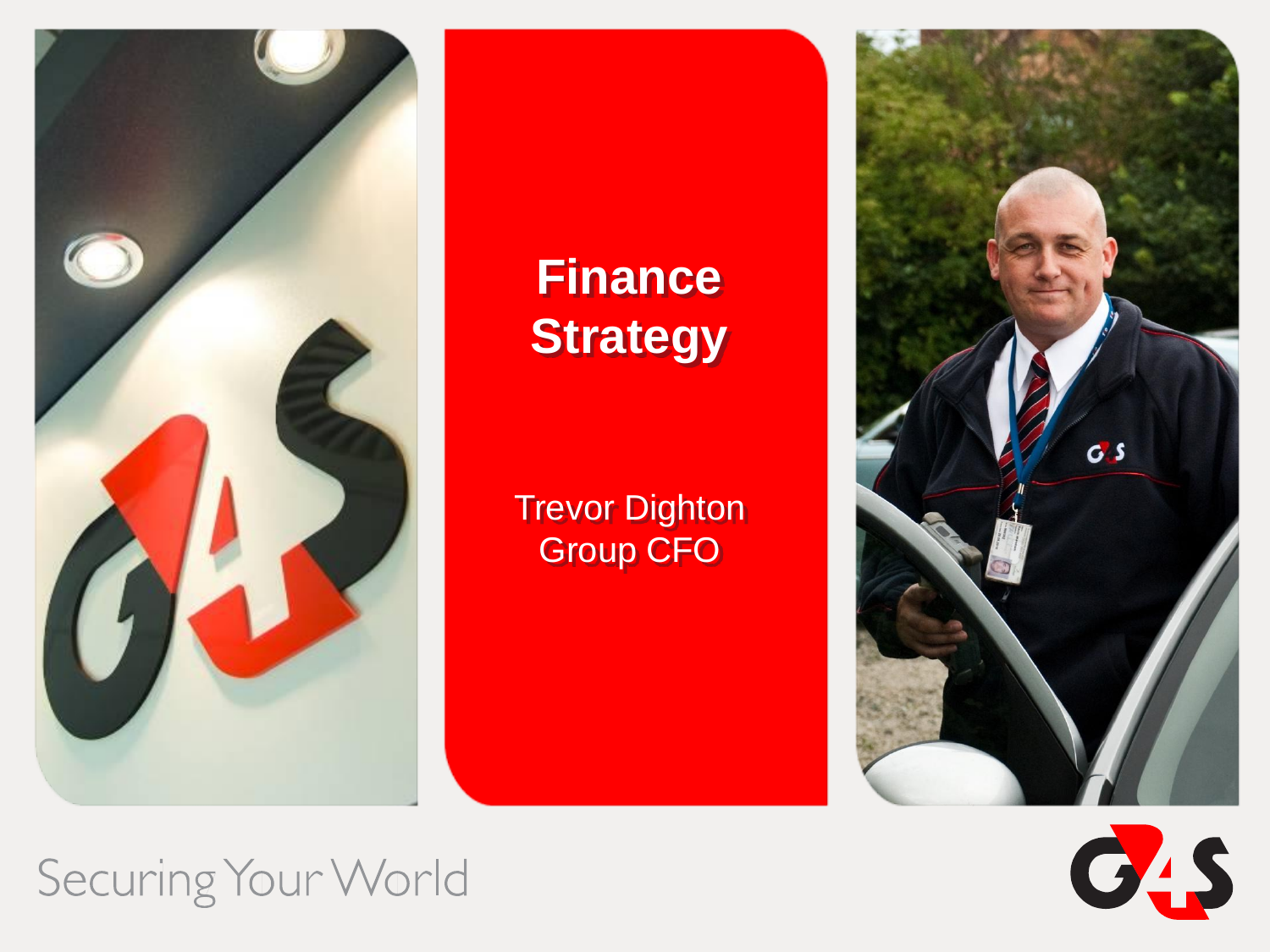## Acquisition Strategy Small & mid-size transactions

- M&A seen as key component to deliver strategic objectives
- Meet relevant acquisition criteria
	- ROIC of 12.5% within 3 years for smaller deals
- Key focus areas for acquisitions to accelerate organic growth for example:
	- Build market share in manned security and cash solutions
	- **Drive outsourcing in key sectors**
	- Brazil, India and China are seen as key countries for acquisition
	- Facilities services in markets which are developing towards IFS
	- Building capability or expertise in key target sectors
- Expect to invest around £200m p.a. out of free cash flow

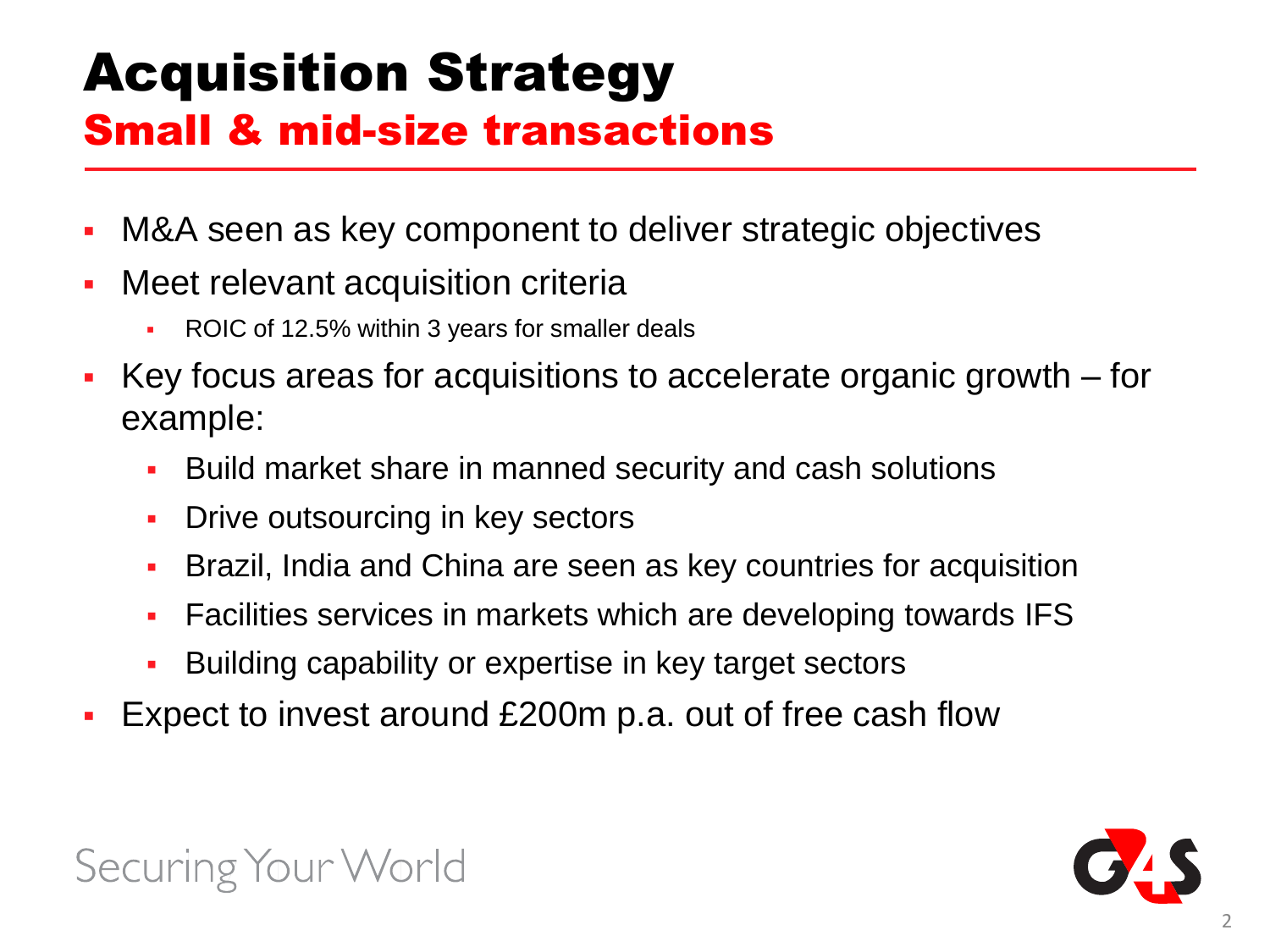# Acquisitions

### Since 2005

| <b>Year</b> | <b>Cost (excluding earn-</b><br>outs etc) | Including:                                                        | <b>Revenue *</b> | Year 1<br><b>PBITA</b> * |
|-------------|-------------------------------------------|-------------------------------------------------------------------|------------------|--------------------------|
| 2005        | £52m                                      | <b>OneService (US)</b>                                            | £84m             | £10m                     |
| 2006        | £98m                                      | Servicios Generales (Chile)                                       | £112m            | £13m                     |
| 2007        | £218m                                     | Fidelity (SA), Al-Majal<br>(Saudi)                                | £253m            | £19m                     |
| 2008        | £370 $m$ (+£200 $m$ debt)                 | <b>GSL (UK), ArmorGroup</b><br>(UK), Touchcom (US),<br>Ronco (US) | £780m            | £71m                     |
| 2009        | £153m                                     | Adesta, All Star and NSSC<br>(all US)                             | £191m            | £16m                     |
| 2010        | £65m                                      | <b>Plantech and Instalarme</b><br>(Brazil)                        | £58m             | £7m                      |
| 2011        | £137m                                     | FM (Brazil), GML and<br>Cotswolds (UK)                            | £100m            | £11m                     |
|             | £1,293m                                   | Total (8.2% post-tax ROIC)                                        | £1,578m          | £146m                    |

Securing Your World

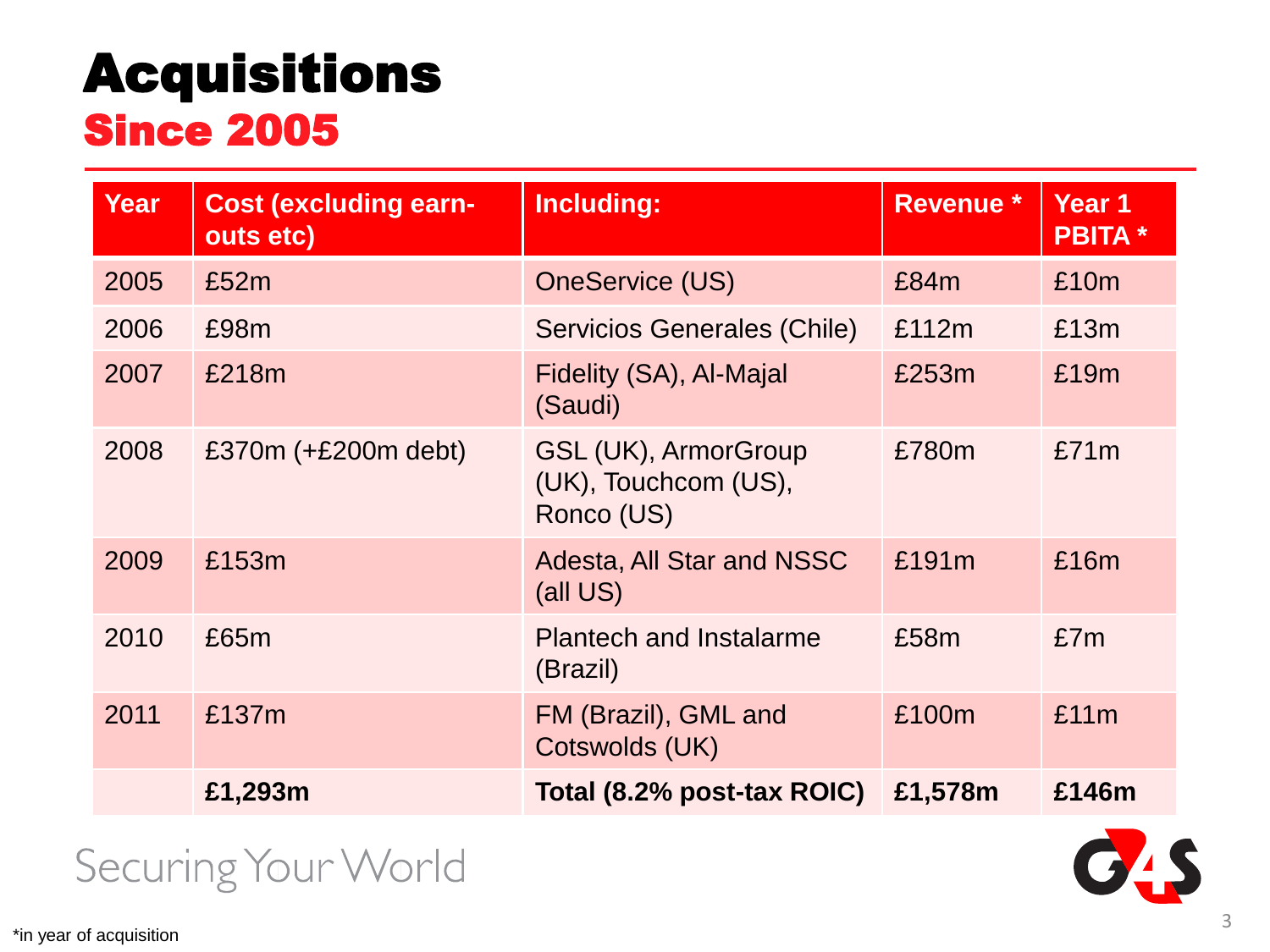## Acquisitions

### Additional work won due to acquisitions

| Year | <b>Acquisition</b>                    | Further work won as a result of<br>acquisition                    |
|------|---------------------------------------|-------------------------------------------------------------------|
| 2008 | GSL (UK)                              | Work programme, prisons, MoJ,<br>Compass                          |
| 2008 | Touchcom (US)                         | Bank of America, Cox (2012)                                       |
| 2009 | Adesta, All Star and NSSC (all US)    | Key sectors such as Government<br>FM, Ports, IT and nuclear power |
| 2010 | Plantech and Instalarme (Brazil)      | <b>Exposure to Brazil market</b>                                  |
| 2011 | <b>Facilities Management (Brazil)</b> | <b>Exposure to Brazil market</b>                                  |
| 2010 | Cotswold (UK)                         | Aviva                                                             |

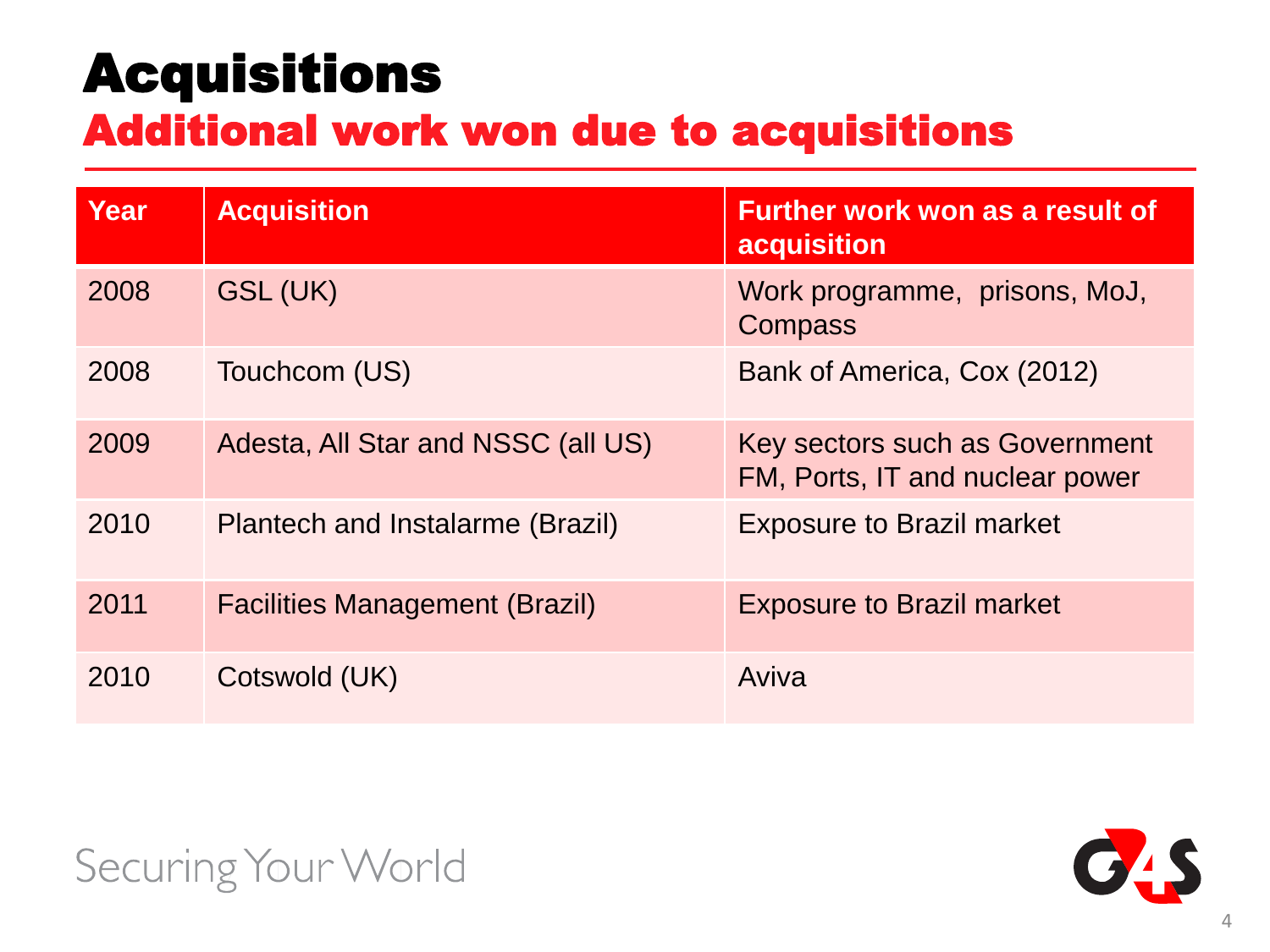### Building Returns - ROIC 2007 - 2011



#### **Acquisitions**

- **Focus on niche M&A opportunities to deliver** strategic objectives, with accelerated focus on New Markets
- **Acquisition criteria** 
	- ROIC of 12.5% within 3 years for smaller deals
	- ROIC of 10% within 3 years for capabilitybuilding/market entry
	- Achieve ROIC above WACC on larger or strategic acquisitions within 3 years
- **Expect to invest around £200m annually**

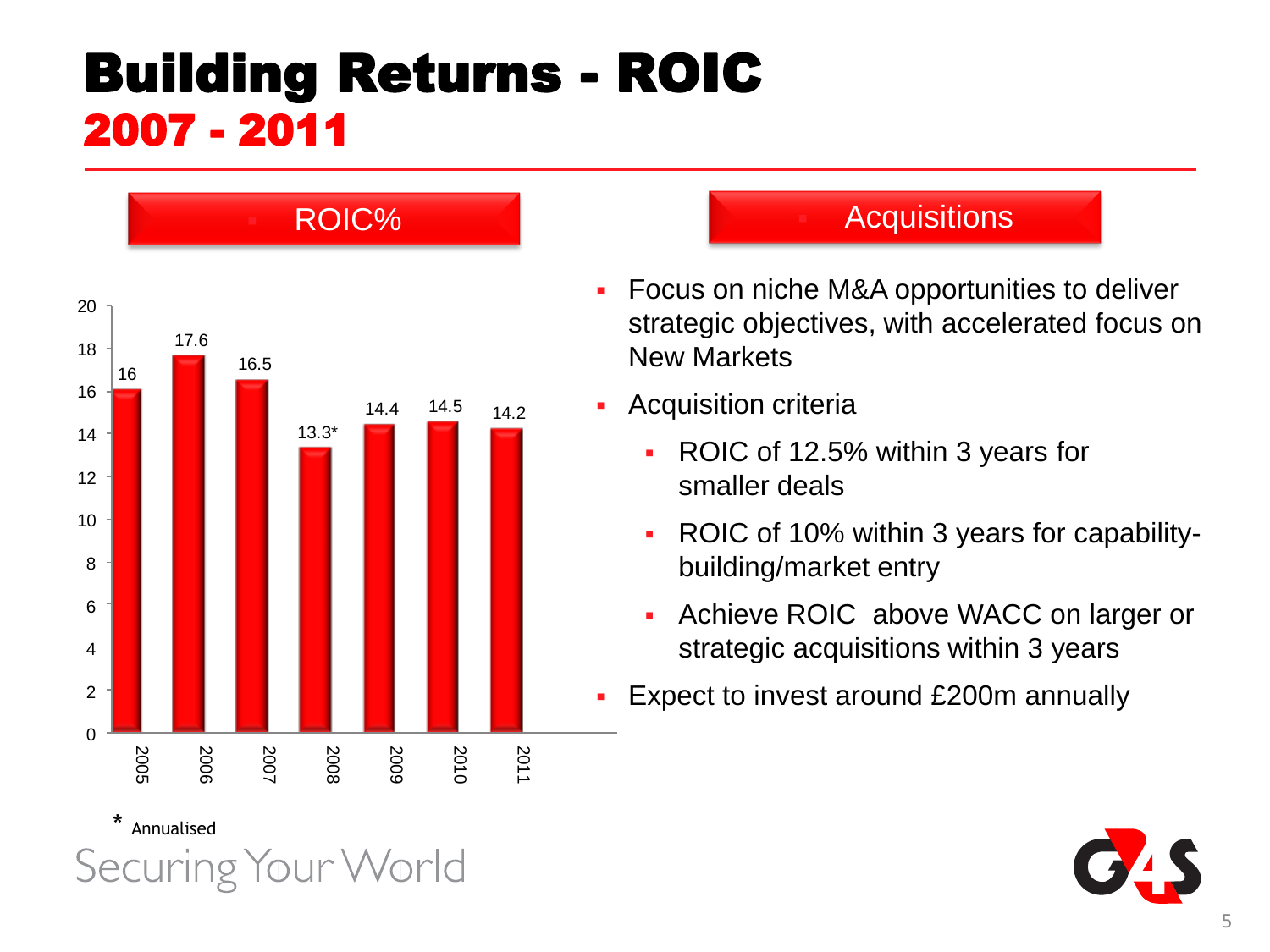# Key Financial Objectives

- Target average annual EPS growth of 10% over the economic cycle
- Achieve cash flow generation equivalent to 85% of group PBITA
- Achieve average group organic growth of 2% above lagged nominal GDP over the economic cycle
- Maintain c.7% group PBITA margin
- Maintain credit rating at BBB
- Efficiently broaden range of funding sources and maturity dates
- Maintain an effective tax rate of 22% after 2012
- Increase dividend in line with underlying earnings



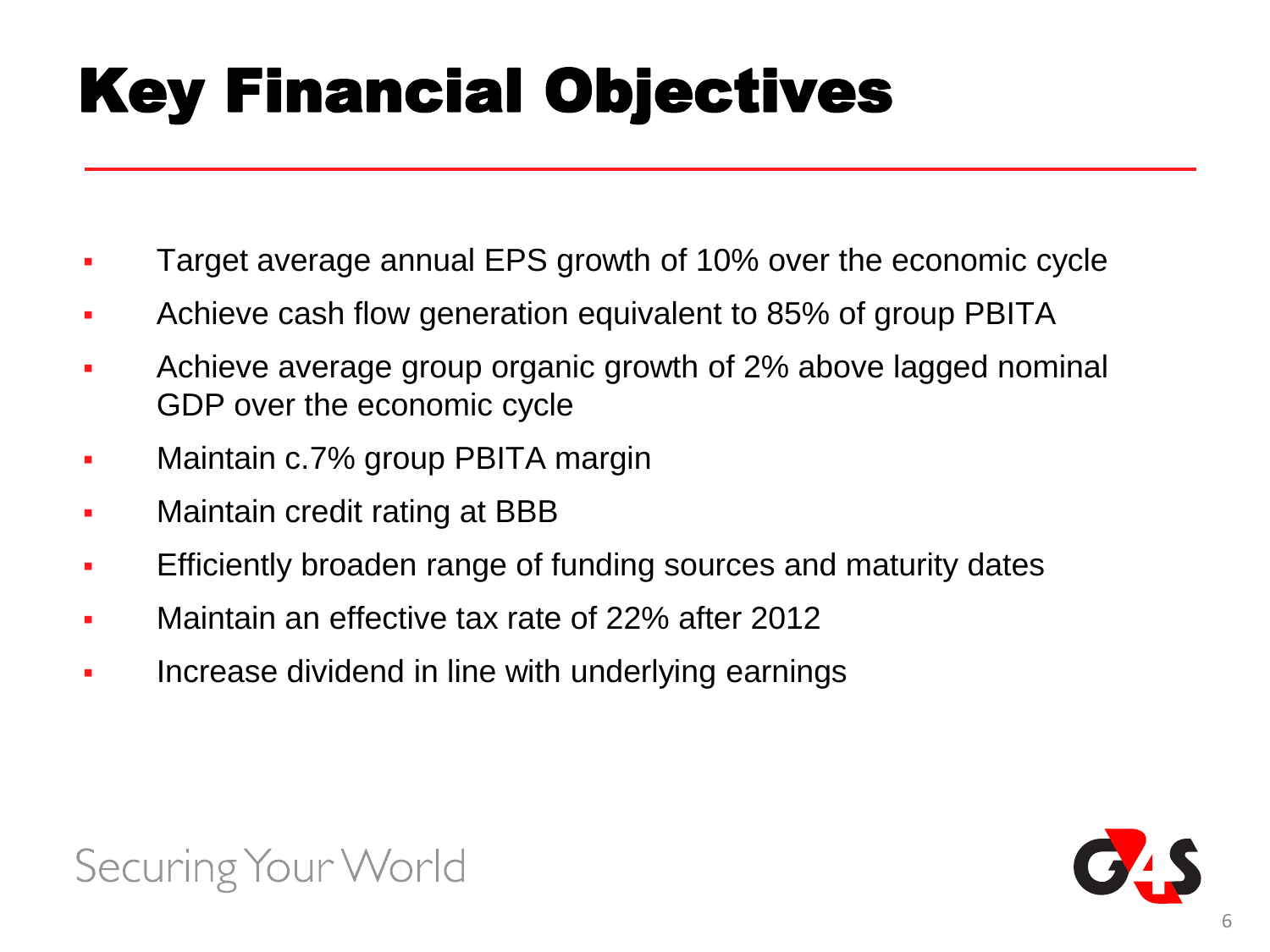# Cash Flow Conversion



 Significant free cash flow generation and targeted cash conversion achieved Securing Your World

2010 and 2011 at 2011 exchange rates, 2007 – 2009 as reported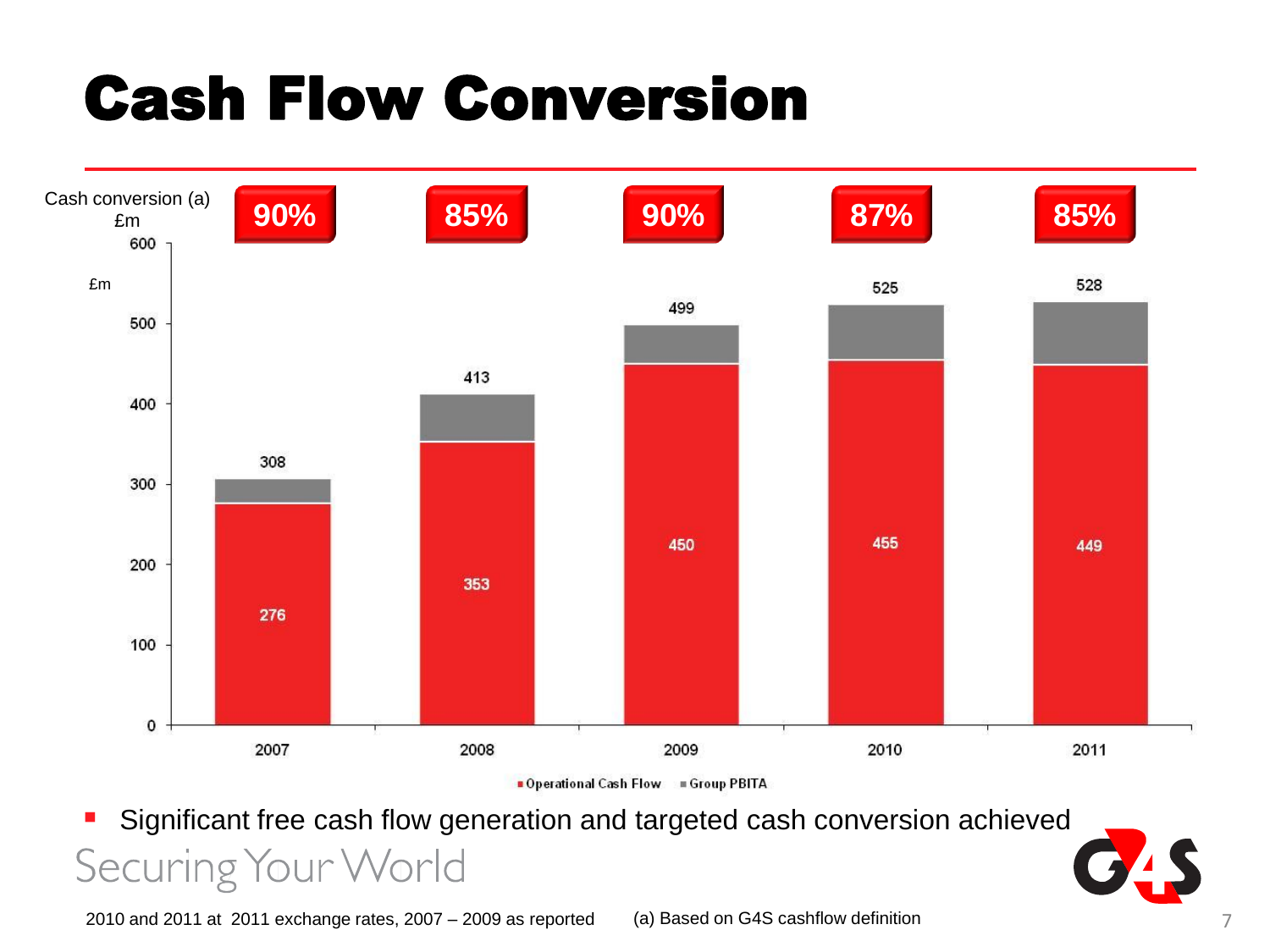# G4S Liquidity Position

- Main bank facility is a £1.1bn RCF maturing 10 March 2016
	- Available undrawn, committed headroom of £767m as of 31 December, 2011
- Supported by a strong international group of 17 relationship banks
- **Proven access to capital market** funding i.e.US private placement, Sterling and Euro public bond markets
- On 02 May 2012 issued a 5 year Euro 600m public bond at 2.875%
- Net debt to EBITDA of 2.4x
- No significant maturities until 2016

#### **G4S term debt maturity profile (£m)**





Securing Your World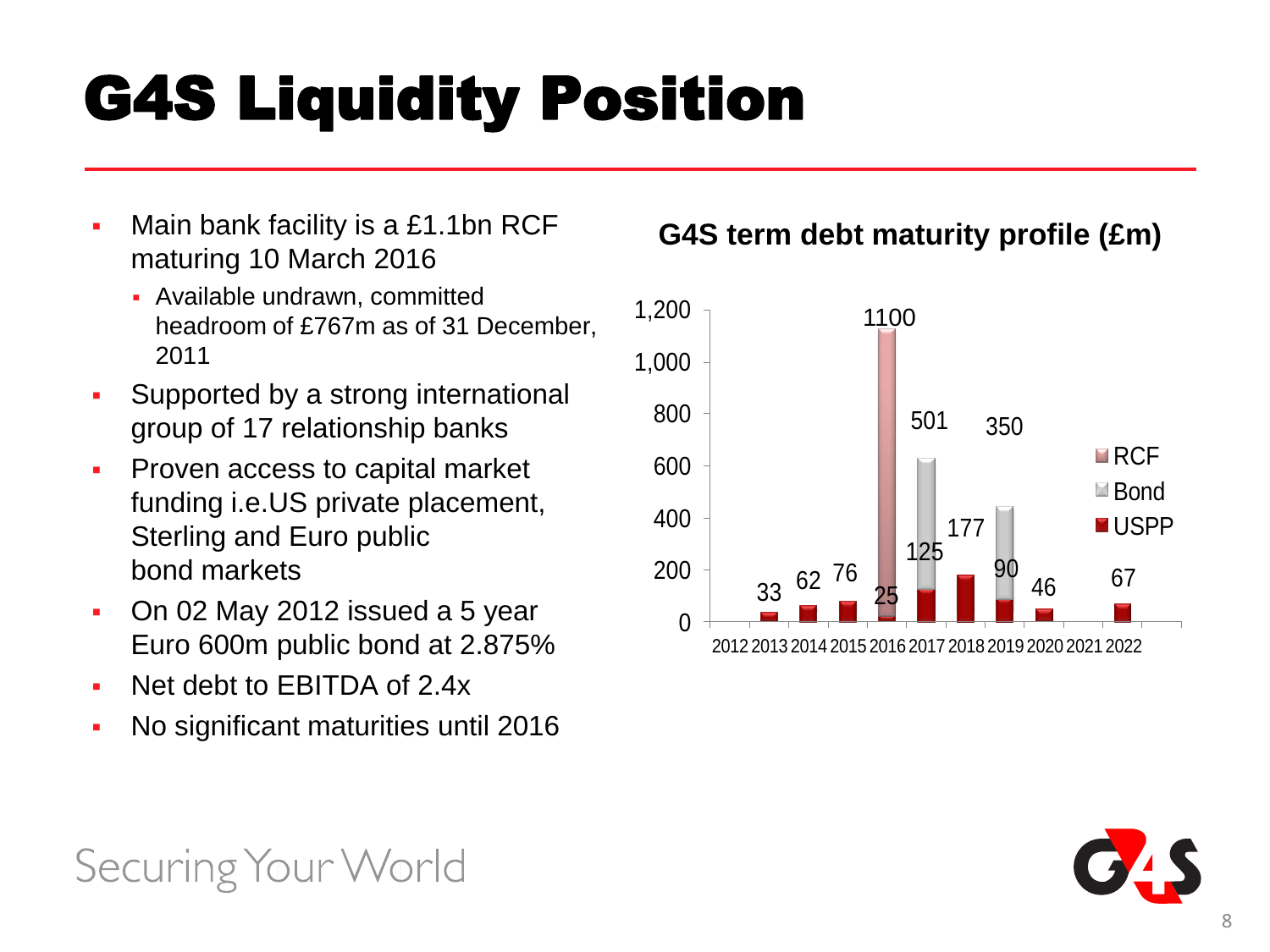### Effective Tax Rate 2007 – 2011

#### **Continual improvement in effective tax rate since 2007 – aim to maintain at around 22% level**